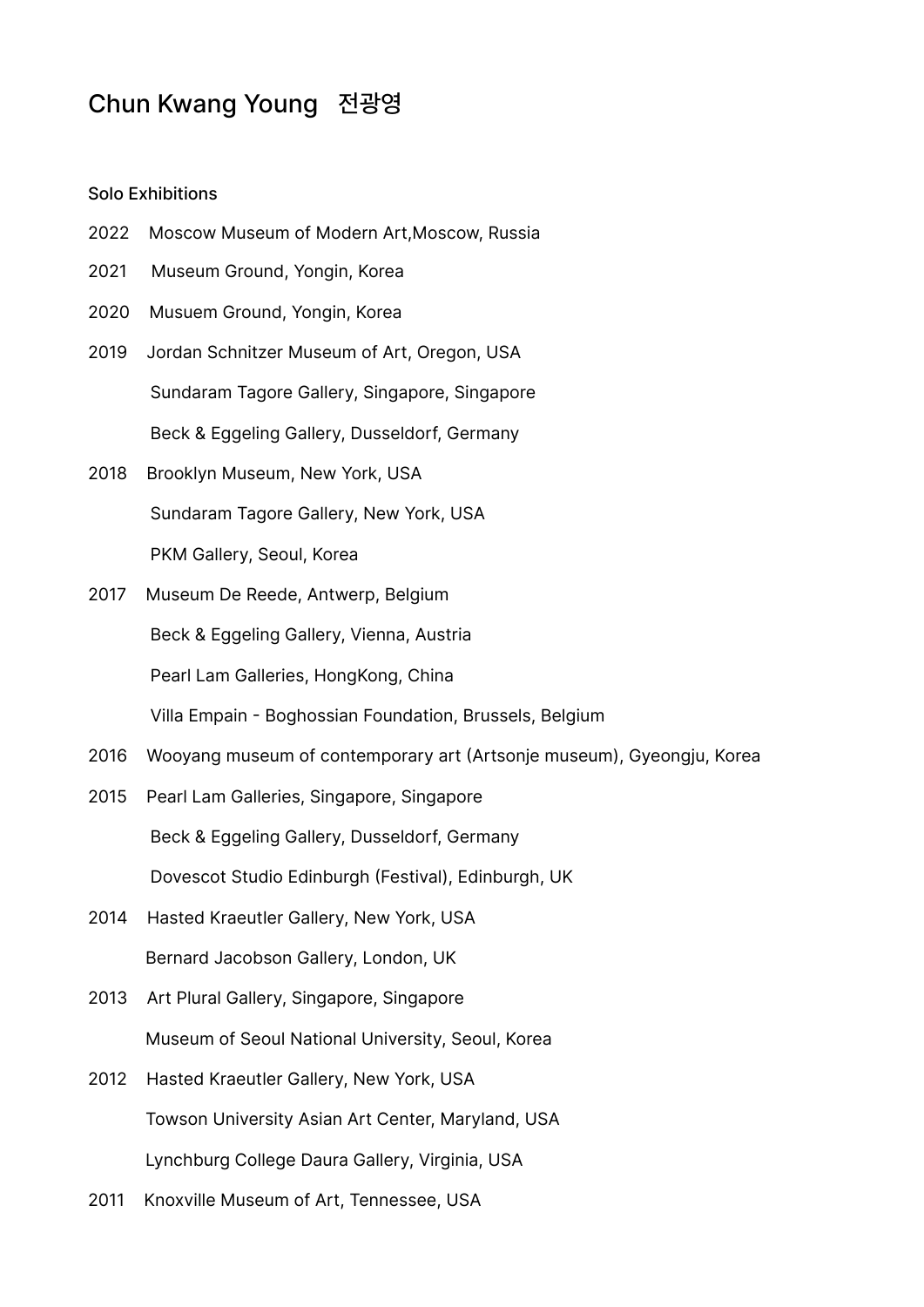Gallery Hyundai, Seoul, Korea

Conny Dietzschold Gallery, Sydney, Australia

- 2009 Singapore Tyler Print Institute, Singapore, Singapore Mori Arts Center Gallery, Tokyo, Japan University of Wyoming Art Museum, Wyoming, USA
- 2008 Robert Miller Gallery, New York, USA The Aldrich Contemporary Art Museum, gefield, Connecticut
- 2006 Kim Foster Gallery, New York Annely Juda Fine Art, London Singapore Tyler Print Institute, Singapore Michelle Rosenfeld Gallery, New York
- 2005 Kukje Gallery, Seoul
- 2004 Kim Foster Gallery, New York Michelle Rosenfeld Gallery, New York
- 2003 Newcontemporaries, Sydney Conny Dietzschold Gallery, Sydney
- 2002 Kukje Gallery, Seoul

Michell Rosenfield Gallery, New York

Kim Foster Gallery, New Youk

Columbus Museum, Columbus, Georgia

- 2001 '2001 The Artist of this year', The National Museum of Contemporary Art, Gwacheon
- 2000 Kim Foster Gallery, New York Comemenoz Gallery, Key Biscayne, Florida Michelle Rosenfeld Gallery, New York
- 1999 Park Ryu-Sook Gallery, Seoul Kim Foster Gallery, New York
- 1998 Gallery SiKong, Taegu
- 1997 Gallery Bhak, Seoul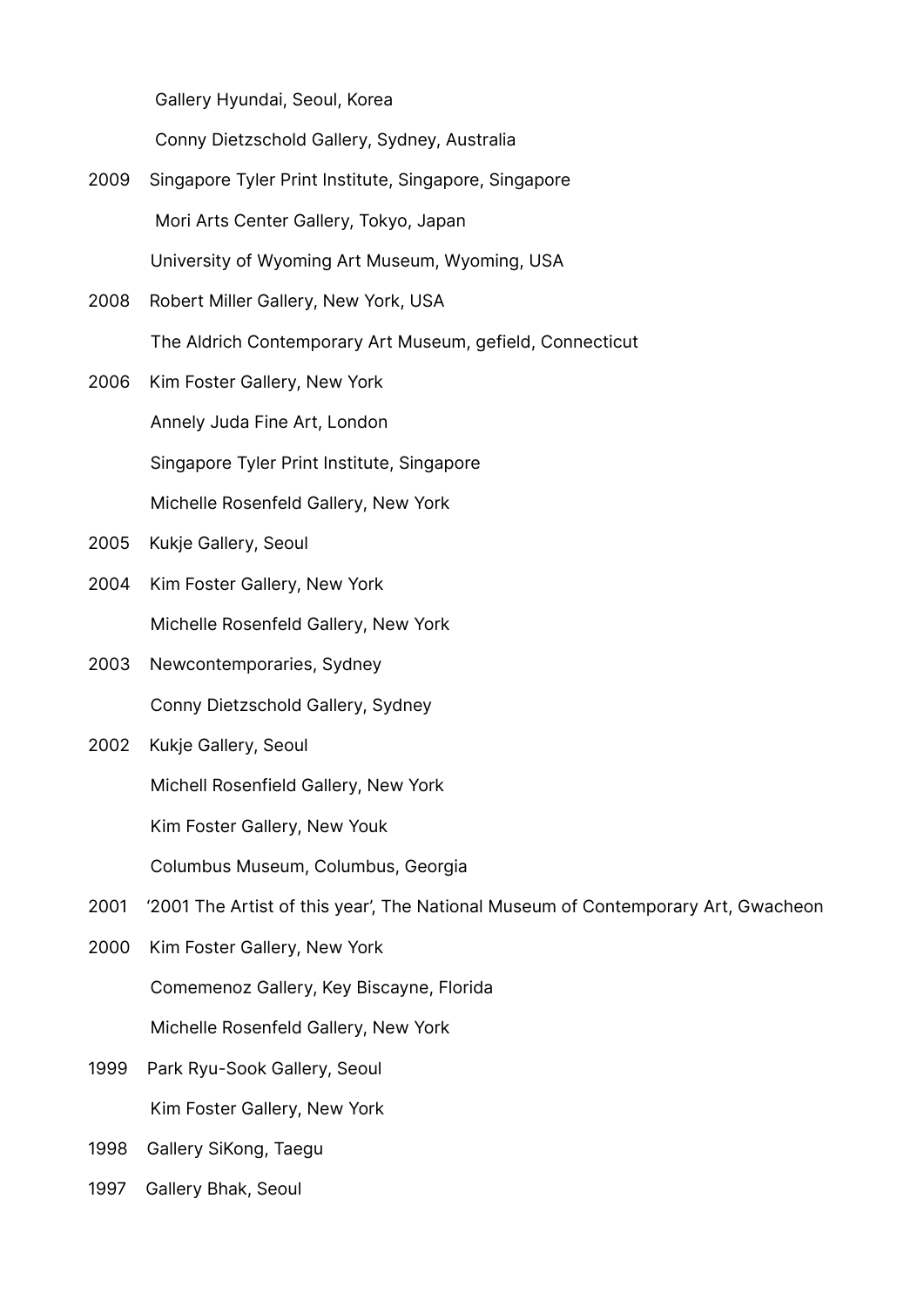- 1995 Gallery Bhak, Seoul
- 1994 Jong Ro Gallery, Seoul
- 1992 Gallery Hyundai, Seoul
- 1990 Gallery Dong Sung Arts Center, Seoul
- 1989 Gallery Yoon, Seoul
- 1988 Gallery Hyundai\, Seoul
- 1987 Kwan Hoon Gallery, Seoul
- 1986 Sirota Gallery, Tokyo
- 1985 Kamakura Gallery, Tokyo
- 1971 International House Gallery, Philadelphia
- 1979 Lotus Gallery, New York

Malta National Museum, Saint Julian, Malta

Shin Sea Gea Gallery, Seoul

## Awards

- 2009 Presidential Prize in the 41st Korean Culture and Art Prize, the Ministry of Culture, Sports and Tourism, Seoul, Korea
- 2001 Chun Kwang Young; Artist of the Year 2001, National Museum of Contemporary Art, Seoul, Korea
- 1974 Silver Prize in the 27th Cheltenham Art Center Exhibition sponsored by Cheltenham Art Center
- 1973 Special Prize in the Earth Art II sponsored by Civic Center Museum, Philadelphia, Pa., U.S.A
- 1969 Special Prize in the 18th Korean National Art's Exhibition sponsored by the Korean Culture and Arts Foundation, Seoul, Korea
- 1967 Korean Contemporary Artist's Invited Exhibition Special Prize, held by Chosun Press Group, National Museum of Modern Art, Seoul, Korea